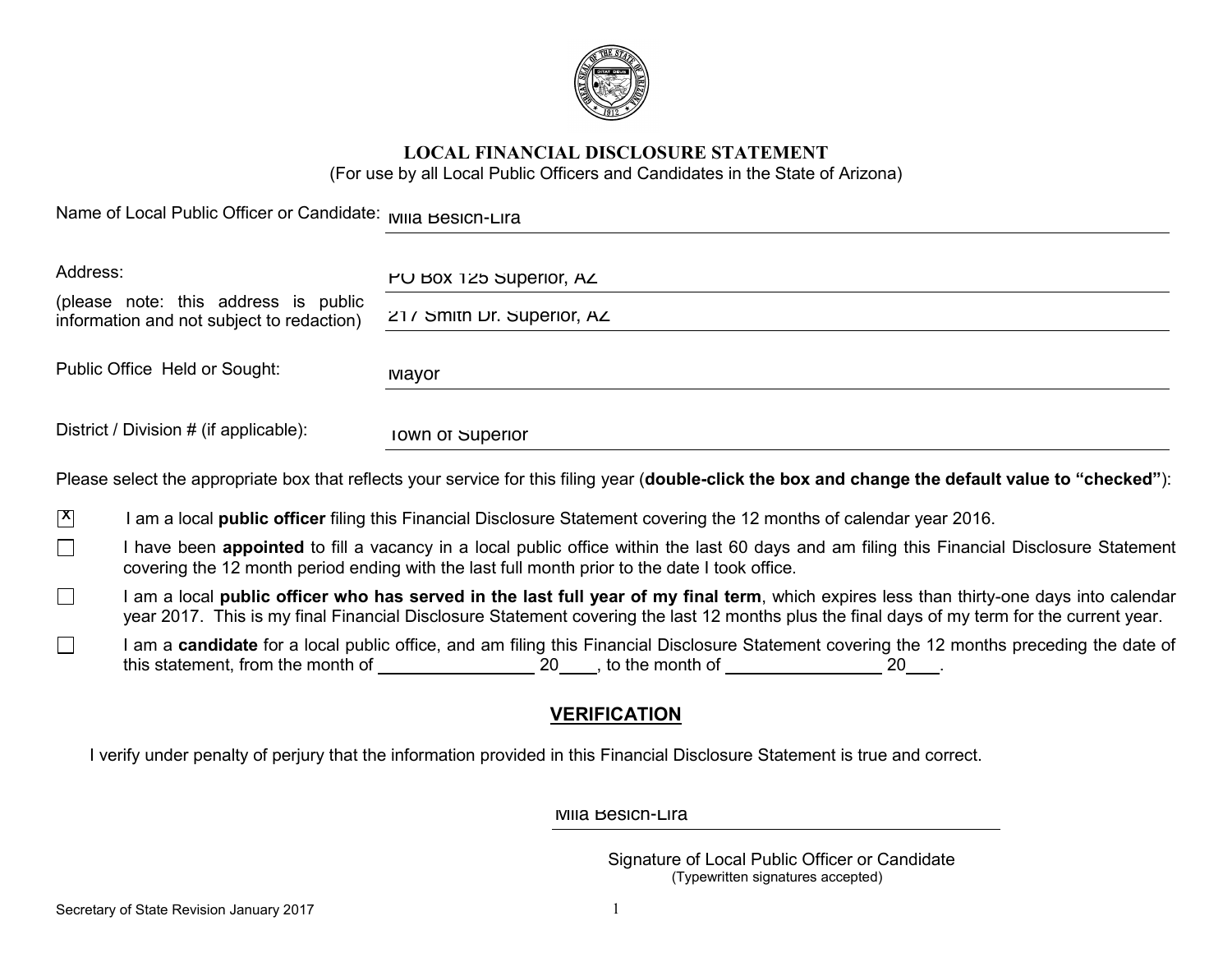# **A. PERSONAL FINANCIAL INTERESTS**

This section requires disclosure of your financial interests and/or the financial interests of the member(s) of your household.<sup>1</sup>

## **1. Identification of Household Members and Business Interests**

| What to disclose: If you are married, is your spouse a member of your household? $\Box$ Yes $\Box$ No $\Box$ N/A (If not married/widowed, select N/A) |                                                                 |
|-------------------------------------------------------------------------------------------------------------------------------------------------------|-----------------------------------------------------------------|
| Are any minor children <sup>2</sup> members of your household? $\Box$ Yes (if yes, disclose how many                                                  | $($ $)$ $\bigcap$ No $\bigcap$ N/A (If no children, select N/A) |

For the remaining questions in this Financial Disclosure Statement, the term "member of your household" or "household member" will be defined as the person(s) who correspond to your "yes" answers above.

You are not required to disclose the names of your spouse or minor children when answering the questions below. Thus, you may identify your household members as "spouse," "minor child 1", "minor child 2," etc. **Please note that if you choose to identify your spouse or minor children by name, the Secretary of State's office or other local filing officer are not expected to redact that information when posting this Financial Disclosure Statement on the internet or providing it in response to a public records request.** 

# **2. Sources of Personal Compensation**

**What to disclose:** In subsection (2)(a), provide the name and address of each employer who paid you or any member of your household more than \$1,000 in salary, wages, commissions, tips or other forms of compensation (other than "gifts") during the period covered by this report. Describe the nature of each employer's business and the type of services for which you or a member of your household were compensated.

In subsection (2)(b), if applicable, list anything of value that any other person (outside your household) received for your or a member of your household's use or benefit. For example, if a person was paid by a third-party to be your personal housekeeper, identify that person, describe the nature of that person's services that benefited you, and provide information about the third-party who paid for the services on your behalf.

**You need not disclose** income of a business, including money you or any member of your household received that constitutes income paid to a business that you or your household member owns or does business as. This type of business income will be disclosed in Question 11 below.

Secretary of State Revision January 2017 2018

<sup>&</sup>lt;sup>1</sup> If additional space is needed to report information on this Financial Disclosure Statement, select the appropriate reporting area and add additional rows to the form. For example, to report an additional employer's name in Section 2, right-click in any row, click "Insert," and click "Insert Rows Above" or "Insert Rows Below" as needed.

<sup>&</sup>lt;sup>2</sup> Minor children include children 18 years old and younger whom you have joint or sole legal custody over.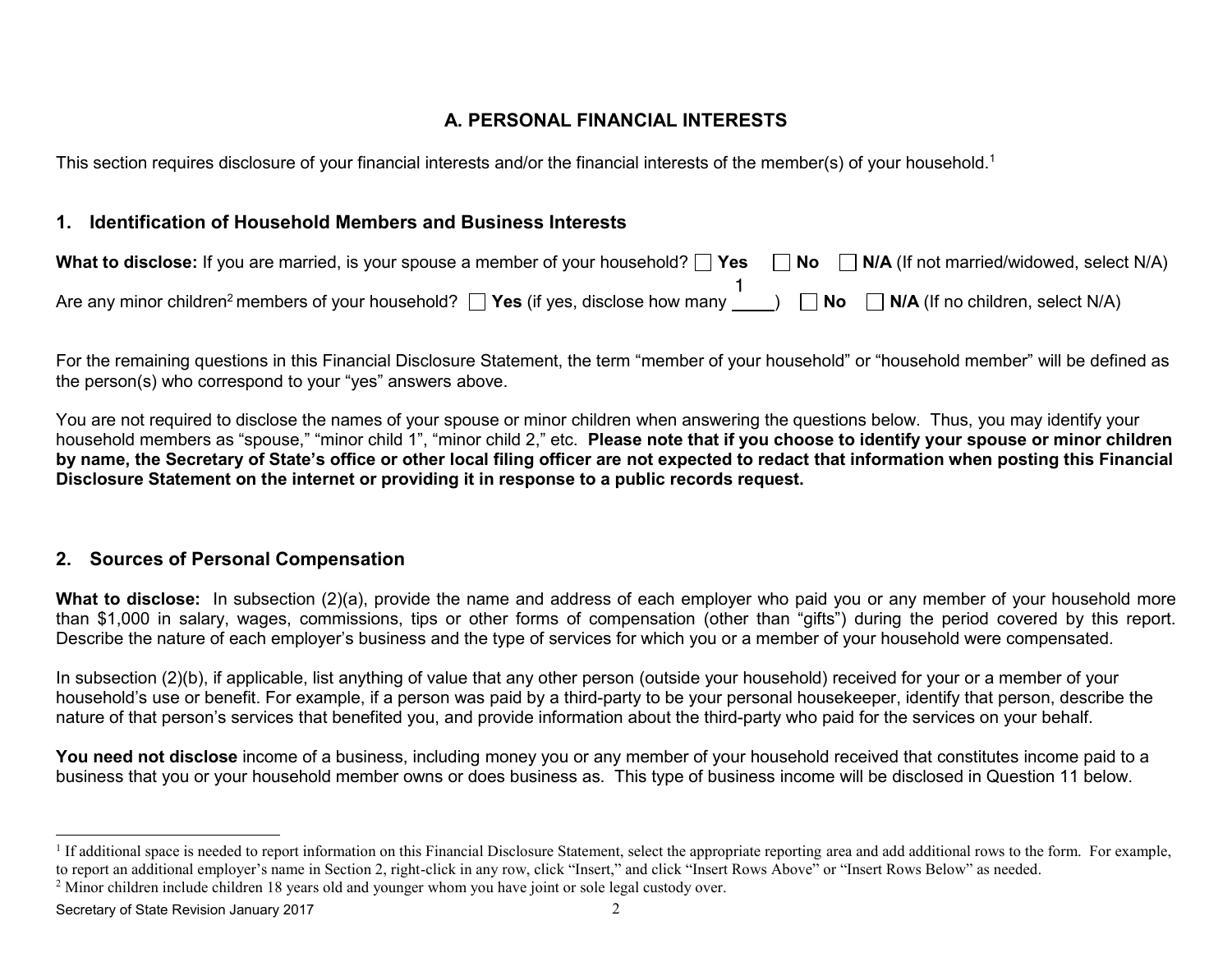#### Subsection (2)(a):

| <b>LOCAL PUBLIC OFFICER OR</b><br>HOUSEHOLD MEMBER <sup>3</sup> BENEFITTED | NAME AND ADDRESS OF EMPLOYER WHO<br>PROVIDED COMPENSATION > \$1,000 | NATURE OF EMPLOYER'S<br><b>BUSINESS</b> | NATURE OF SERVICES PROVIDED BY PUBLIC<br>OFFICER OR HOUSEHOLD MEMBER FOR EMPLOYER |
|----------------------------------------------------------------------------|---------------------------------------------------------------------|-----------------------------------------|-----------------------------------------------------------------------------------|
| Mila Besich-Lira                                                           | <b>Copper Area News Publishers</b>                                  | Newspaper Publishing                    | <b>Advertising Sales and Outreach</b>                                             |
| Spouse                                                                     | <b>US Navy</b>                                                      | <b>Military Service</b>                 | Port Operations for Pearl Harbor Hawaii                                           |
|                                                                            |                                                                     |                                         |                                                                                   |

| Mila Besich-Lira                                                           | <b>Copper Area News Publishers</b>                                                                                                      | Newspaper Publishing                                                                                            | <b>Advertising Sales and Outreach</b>                                                                                                                                                                                                                                                                    |
|----------------------------------------------------------------------------|-----------------------------------------------------------------------------------------------------------------------------------------|-----------------------------------------------------------------------------------------------------------------|----------------------------------------------------------------------------------------------------------------------------------------------------------------------------------------------------------------------------------------------------------------------------------------------------------|
| Spouse                                                                     | <b>US Navy</b>                                                                                                                          | <b>Military Service</b>                                                                                         | Port Operations for Pearl Harbor Hawaii                                                                                                                                                                                                                                                                  |
|                                                                            |                                                                                                                                         |                                                                                                                 |                                                                                                                                                                                                                                                                                                          |
| Subsection (2)(b) (if applicable):                                         |                                                                                                                                         |                                                                                                                 |                                                                                                                                                                                                                                                                                                          |
| <b>LOCAL PUBLIC OFFICER OR</b><br>HOUSEHOLD MEMBER <sup>3</sup> BENEFITTED | NAME AND ADDRESS OF PERSON WHO<br>PROVIDED SERVICES VALUED OVER<br>\$1,000 FOR YOUR OR YOUR HOUSEHOLD<br><b>MEMBER'S USE OR BENEFIT</b> | <b>NATURE OF SERVICES</b><br>PROVIDED BY PERSON FOR<br>YOUR OR YOUR HOUSEHOLD<br><b>MEMBER'S USE OR BENEFIT</b> | NAME AND ADDRESS OF THIRD PARTY WHO PAID<br>FOR PERSON'S SERVICES ON YOUR OR YOUR<br><b>HOUSEHOLD MEMBER'S BEHALF</b>                                                                                                                                                                                    |
| <b>NONE</b>                                                                | <b>NONE</b>                                                                                                                             | <b>NONE</b>                                                                                                     | <b>NONE</b>                                                                                                                                                                                                                                                                                              |
|                                                                            |                                                                                                                                         |                                                                                                                 |                                                                                                                                                                                                                                                                                                          |
|                                                                            |                                                                                                                                         |                                                                                                                 |                                                                                                                                                                                                                                                                                                          |
| 3. Business Licenses                                                       |                                                                                                                                         |                                                                                                                 |                                                                                                                                                                                                                                                                                                          |
|                                                                            | issuance the consideration of the license application by the applicable local board or council.                                         |                                                                                                                 | What to disclose: List all business licenses held by you or any member of your household at any time during the period covered by this Financial<br>Disclosure Statement that were issued by the local jurisdiction applicable to this report or by any other governmental agency which requires for its |
|                                                                            | by a "controlled" or "dependent" business as defined in Question 11 below.                                                              |                                                                                                                 | This includes licenses in which you or a member of your household had an "interest," which includes (but is not limited to) any business license held                                                                                                                                                    |
|                                                                            |                                                                                                                                         |                                                                                                                 | <sup>3</sup> You are not required to disclose the names of your spouse or minor children. Thus, you may identify your household members as "spouse," "minor child 1", "minor child 2," etc.                                                                                                              |

## **3. Business Licenses**

Secretary of State Revision January 2017 3 <sup>3</sup> You are not required to disclose the names of your spouse or minor children. Thus, you may identify your household members as "spouse," "minor child 1", "minor child 2," etc.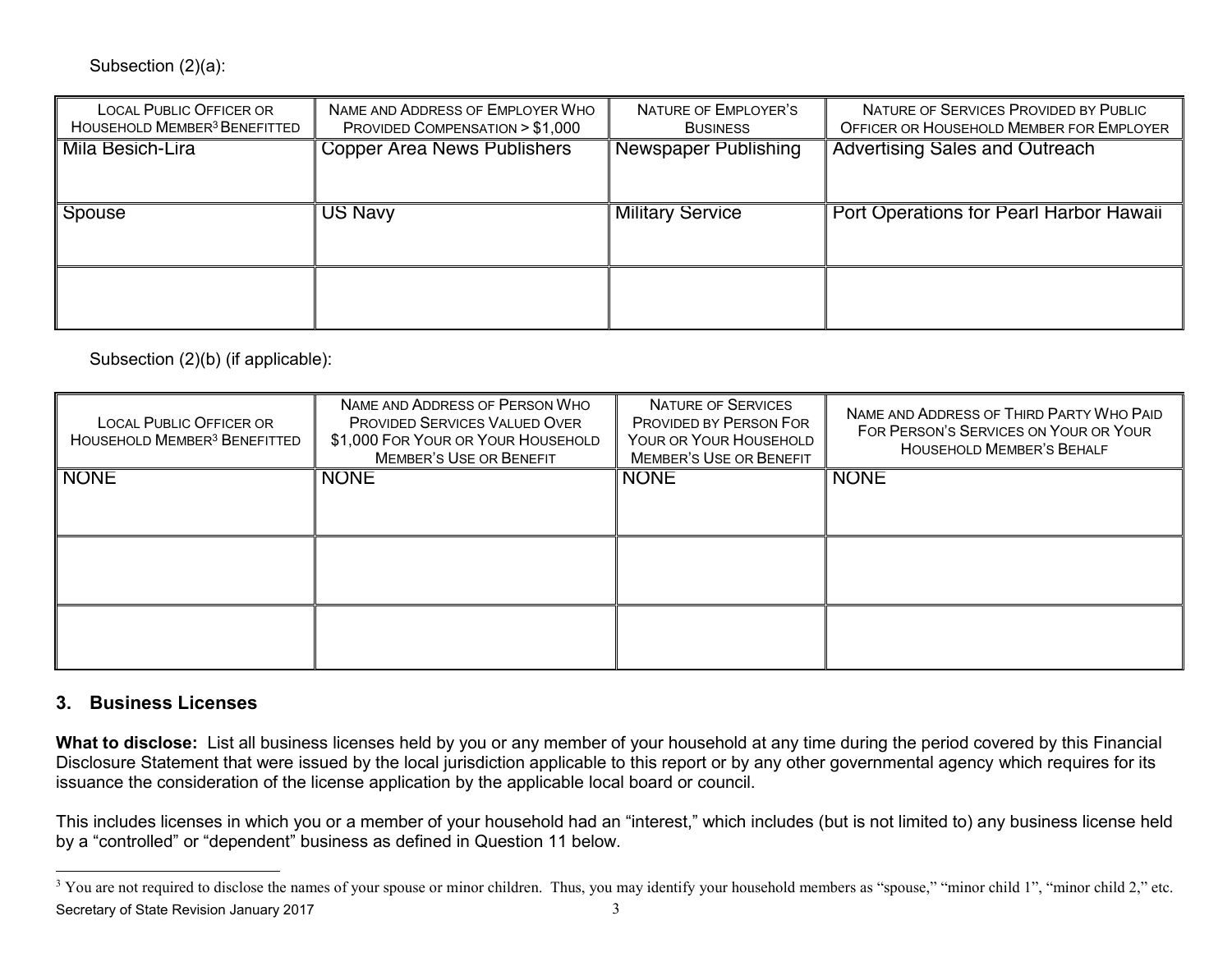| <b>LOCAL PUBLIC OFFICER OR</b><br>HOUSEHOLD MEMBER <sup>4</sup><br>AFFECTED                                                   | <b>TYPE OF LICENSE</b>                                                                                                                                                                                                                                                                                                                                                                                                                                                                                                | PERSON OR ENTITY HOLDING<br>THE LICENSE                                                               | <b>TYPE OF BUSINESS</b>                                                                                                                             | <b>BUSINESS LOCATION</b>                                                                                                                                |  |  |
|-------------------------------------------------------------------------------------------------------------------------------|-----------------------------------------------------------------------------------------------------------------------------------------------------------------------------------------------------------------------------------------------------------------------------------------------------------------------------------------------------------------------------------------------------------------------------------------------------------------------------------------------------------------------|-------------------------------------------------------------------------------------------------------|-----------------------------------------------------------------------------------------------------------------------------------------------------|---------------------------------------------------------------------------------------------------------------------------------------------------------|--|--|
| Mila Besich-Lira                                                                                                              |                                                                                                                                                                                                                                                                                                                                                                                                                                                                                                                       | Town Business License   Miracle Executive Services   Consulting/Event Planning                        |                                                                                                                                                     | Superior, AZ                                                                                                                                            |  |  |
|                                                                                                                               |                                                                                                                                                                                                                                                                                                                                                                                                                                                                                                                       |                                                                                                       |                                                                                                                                                     |                                                                                                                                                         |  |  |
|                                                                                                                               |                                                                                                                                                                                                                                                                                                                                                                                                                                                                                                                       |                                                                                                       |                                                                                                                                                     |                                                                                                                                                         |  |  |
| 4. Personal Creditors                                                                                                         |                                                                                                                                                                                                                                                                                                                                                                                                                                                                                                                       |                                                                                                       |                                                                                                                                                     |                                                                                                                                                         |  |  |
|                                                                                                                               |                                                                                                                                                                                                                                                                                                                                                                                                                                                                                                                       | \$1,000 during any point during the period covered by this Financial Disclosure Statement.            | What to disclose: The name and address of each creditor to whom you or a member of your household owed a qualifying personal debt <sup>5</sup> over |                                                                                                                                                         |  |  |
|                                                                                                                               | Additionally, if the qualifying personal debt was either incurred for the first time or completely discharged (paid in full) during this period, list the date<br>and check the applicable box to indicate whether it was incurred or discharged (double-click the box and change the default value to "checked").<br>Otherwise, write "N/A" (for "not applicable") after the word "Date" if the debt was not first incurred or fully discharged during the period covered by<br>this Financial Disclosure Statement. |                                                                                                       |                                                                                                                                                     |                                                                                                                                                         |  |  |
|                                                                                                                               | You need not disclose the following, which do not qualify as "personal debt":                                                                                                                                                                                                                                                                                                                                                                                                                                         |                                                                                                       |                                                                                                                                                     |                                                                                                                                                         |  |  |
|                                                                                                                               |                                                                                                                                                                                                                                                                                                                                                                                                                                                                                                                       | Debts resulting from the ordinary conduct of a business (these will be disclosed in Section B below); |                                                                                                                                                     |                                                                                                                                                         |  |  |
|                                                                                                                               | Debts on any personal residence or recreational property;                                                                                                                                                                                                                                                                                                                                                                                                                                                             | Debts on motor vehicles used primarily for personal purposes (not commercial purposes);               |                                                                                                                                                     |                                                                                                                                                         |  |  |
|                                                                                                                               | Debts secured by cash values on life insurance;                                                                                                                                                                                                                                                                                                                                                                                                                                                                       |                                                                                                       |                                                                                                                                                     |                                                                                                                                                         |  |  |
|                                                                                                                               | Debts owed to relatives:                                                                                                                                                                                                                                                                                                                                                                                                                                                                                              |                                                                                                       |                                                                                                                                                     |                                                                                                                                                         |  |  |
| Personal credit card transactions or the value of any retail installment contracts you or your household member entered into. |                                                                                                                                                                                                                                                                                                                                                                                                                                                                                                                       |                                                                                                       |                                                                                                                                                     |                                                                                                                                                         |  |  |
| LOCAL PUBLIC OFFICER OR HOUSEHOLD<br>MEMBER <sup>4</sup> OWING THE DEBT                                                       |                                                                                                                                                                                                                                                                                                                                                                                                                                                                                                                       | NAME AND ADDRESS OF CREDITOR (OR PERSON<br>TO WHOM PAYMENTS ARE MADE)                                 |                                                                                                                                                     | IF THE DEBT WAS FIRST INCURRED OR COMPLETELY<br>DISCHARGED DURING THIS REPORTING PERIOD, PROVIDE THE<br>DATE (MM/DD/YYYY) AND CHECK THE APPROPRIATE BOX |  |  |
|                                                                                                                               | NONE                                                                                                                                                                                                                                                                                                                                                                                                                                                                                                                  | NONE                                                                                                  | Date:<br>Incurred<br>Discharged                                                                                                                     |                                                                                                                                                         |  |  |

#### **4. Personal Creditors**

#### **You need not disclose the following, which do not qualify as "personal debt":**

- Debts resulting from the ordinary conduct of a business (these will be disclosed in Section B below);
- Debts on any personal residence or recreational property;
- Debts on motor vehicles used primarily for personal purposes (not commercial purposes);
- Debts secured by cash values on life insurance:
- Debts owed to relatives:
- Personal credit card transactions or the value of any retail installment contracts you or your household member entered into.

| <b>LOCAL PUBLIC OFFICER OR HOUSEHOLD</b><br>MEMBER <sup>4</sup> OWING THE DEBT | NAME AND ADDRESS OF CREDITOR (OR PERSON<br>TO WHOM PAYMENTS ARE MADE) | IF THE DEBT WAS FIRST INCURRED OR COMPLETELY<br>DISCHARGED DURING THIS REPORTING PERIOD, PROVIDE THE<br>DATE (MM/DD/YYYY) AND CHECK THE APPROPRIATE BOX |
|--------------------------------------------------------------------------------|-----------------------------------------------------------------------|---------------------------------------------------------------------------------------------------------------------------------------------------------|
| NONE                                                                           | <b>NONE</b>                                                           | Date:<br>Incurred Discharged                                                                                                                            |
|                                                                                |                                                                       | Date:<br>Discharged<br>  Incurred                                                                                                                       |
|                                                                                |                                                                       | Date:<br>Incurred Discharged                                                                                                                            |

Secretary of State Revision January 2017 4

<sup>&</sup>lt;sup>4</sup> You are not required to disclose the names of your spouse or minor children. Thus, you may identify your household members as "spouse," "minor child 1", "minor child 2," etc. <sup>5</sup> A "qualifying" debt is a personal debt *other than* the types of debts in the bullet point list above.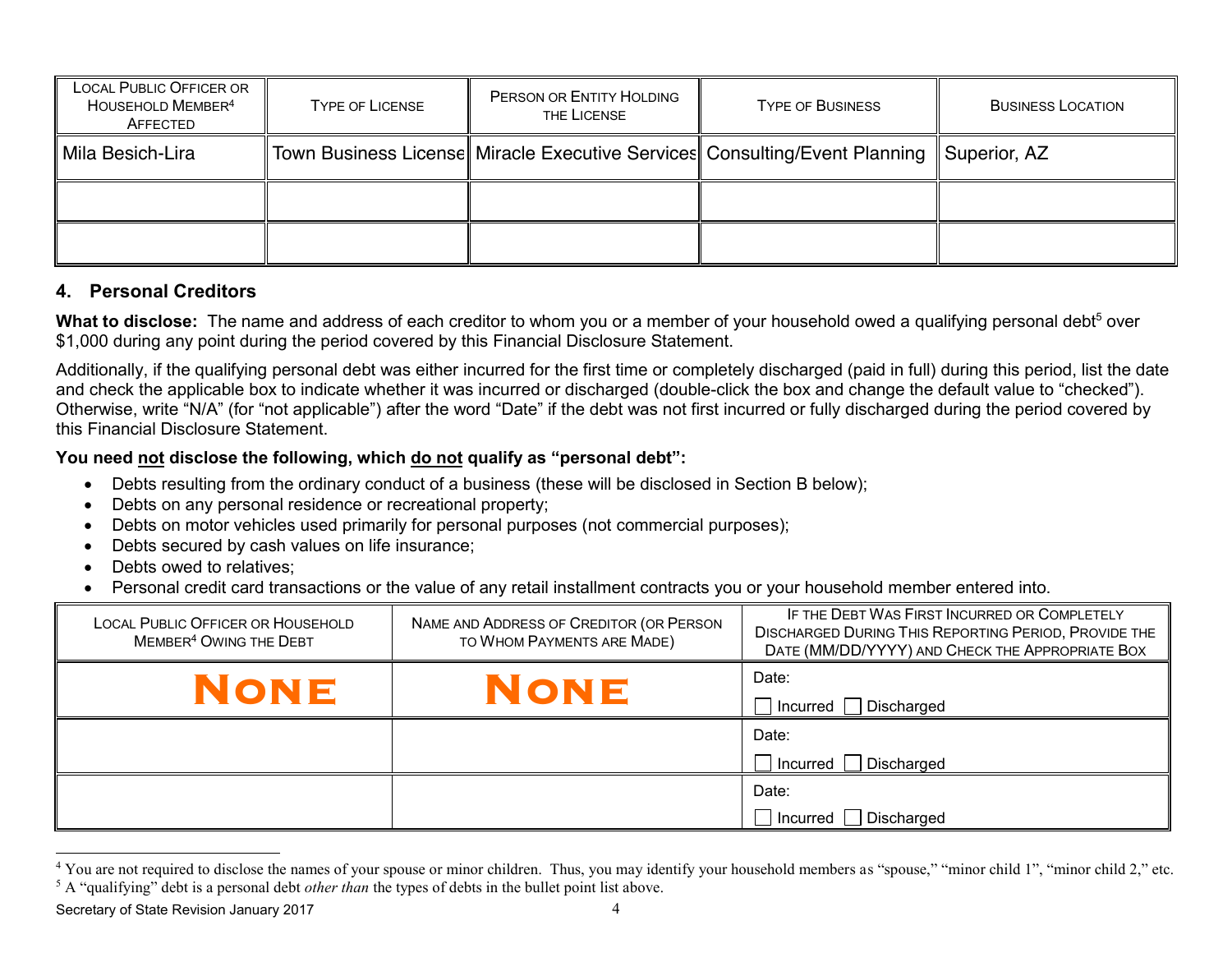## **5. Personal Debtors**

**What to disclose:** The name of each debtor who owed you or a member of your household a debt over \$1,000 at any time during the period covered by this Financial Disclosure Statement, along with the approximate value of the debt by financial category (double-click the applicable box and change the default value to "checked").

Additionally, if the debt was either incurred for the first time or completely discharged (paid in full) during this period, list the date and check whether it was incurred or discharged (double-click the appropriate box and change the default value to "checked"). Otherwise, write "N/A" (for "not applicable") after the word "Date" if the debt was not first incurred or fully discharged during the period covered by this Financial Disclosure Statement.

| <b>LOCAL PUBLIC OFFICER OR</b><br>HOUSEHOLD MEMBER <sup>6</sup> OWED<br>THE DEBT | <b>NAME OF DEBTOR</b>                                                 | <b>APPROXIMATE VALUE OF</b><br><b>DEBT</b>                        | IF THE DEBT WAS FIRST INCURRED OR COMPLETELY DISCHARGED<br>DURING THIS REPORTING PERIOD, PROVIDE THE DATE<br>(MM/DD/YYYY) AND CHECK THE APPROPRIATE BOX                                                                                                                                                                                                                                                                                                                                                                                                                                           |
|----------------------------------------------------------------------------------|-----------------------------------------------------------------------|-------------------------------------------------------------------|---------------------------------------------------------------------------------------------------------------------------------------------------------------------------------------------------------------------------------------------------------------------------------------------------------------------------------------------------------------------------------------------------------------------------------------------------------------------------------------------------------------------------------------------------------------------------------------------------|
| None                                                                             | None                                                                  | $$1,000 - $25,000$<br>\$25,001 - \$100,000<br>$$100,001 +$        | Date:<br>□ Incurred □ Discharged                                                                                                                                                                                                                                                                                                                                                                                                                                                                                                                                                                  |
|                                                                                  |                                                                       | $\Box$ \$1,000 - \$25,000<br>\$25,001 - \$100,000<br>$$100,001 +$ | Date:<br>□ Incurred □ Discharged                                                                                                                                                                                                                                                                                                                                                                                                                                                                                                                                                                  |
|                                                                                  |                                                                       | $\Box$ \$1,000 - \$25,000                                         | Date:                                                                                                                                                                                                                                                                                                                                                                                                                                                                                                                                                                                             |
|                                                                                  |                                                                       | \$25,001 - \$100,000<br>$$100,001 +$                              | $\Box$ Incurred $\Box$ Discharged                                                                                                                                                                                                                                                                                                                                                                                                                                                                                                                                                                 |
| 6. Gifts                                                                         |                                                                       |                                                                   |                                                                                                                                                                                                                                                                                                                                                                                                                                                                                                                                                                                                   |
|                                                                                  | member received without providing an equivalent benefit in return).   |                                                                   | What to disclose: The name of the donor who gave you or a member of your household a single gift or an accumulation of gifts during the<br>preceding calendar year with a cumulative value over \$500, subject to the exceptions listed in the below "You need not disclose" paragraph. A "gift"<br>means a gratuity (tip), special discount, favor, hospitality, service, economic opportunity, loan or other benefit received without adequate<br>consideration (reciprocal value) and not provided to members of the public at large (in other words, a personal benefit you or your household |
| <b>Financial Disclosure Statement.</b>                                           |                                                                       |                                                                   | Please note: the concept of a "gift" for purposes of this Financial Disclosure Statement is separate and distinct from the gift restrictions outlined in<br>Arizona's lobbying statutes. Thus, disclosure in a lobbying report does not relieve you or a member of your household's duty to disclose gifts in this                                                                                                                                                                                                                                                                                |
|                                                                                  | You need not disclose the following, which do not qualify as "gifts": |                                                                   |                                                                                                                                                                                                                                                                                                                                                                                                                                                                                                                                                                                                   |
| Gifts received by will;<br>succession laws, not by will);                        |                                                                       |                                                                   | Gift received by intestate succession (in other words, gifts distributed to you or a household member according to Arizona's intestate<br>Gift distributed from an inter vivos (living) or testamentary (by will) trust established by a spouse or family member;                                                                                                                                                                                                                                                                                                                                 |
|                                                                                  |                                                                       |                                                                   | <sup>6</sup> You are not required to disclose the names of your spouse or minor children. Thus, you may identify your household members as "spouse," "minor child 1", "minor child 2," etc.                                                                                                                                                                                                                                                                                                                                                                                                       |

## **6. Gifts**

#### You need not disclose the following, which do not qualify as "gifts":

- $\bullet$  Gifts received by will;
- Gift received by intestate succession (in other words, gifts distributed to you or a household member according to Arizona's intestate succession laws, not by will);
- x Gift distributed from an *inter vivos* (living) or testamentary (by will) trust established by a spouse or family member;

Secretary of State Revision January 2017 5 <sup>6</sup> You are not required to disclose the names of your spouse or minor children. Thus, you may identify your household members as "spouse," "minor child 1", "minor child 2," etc.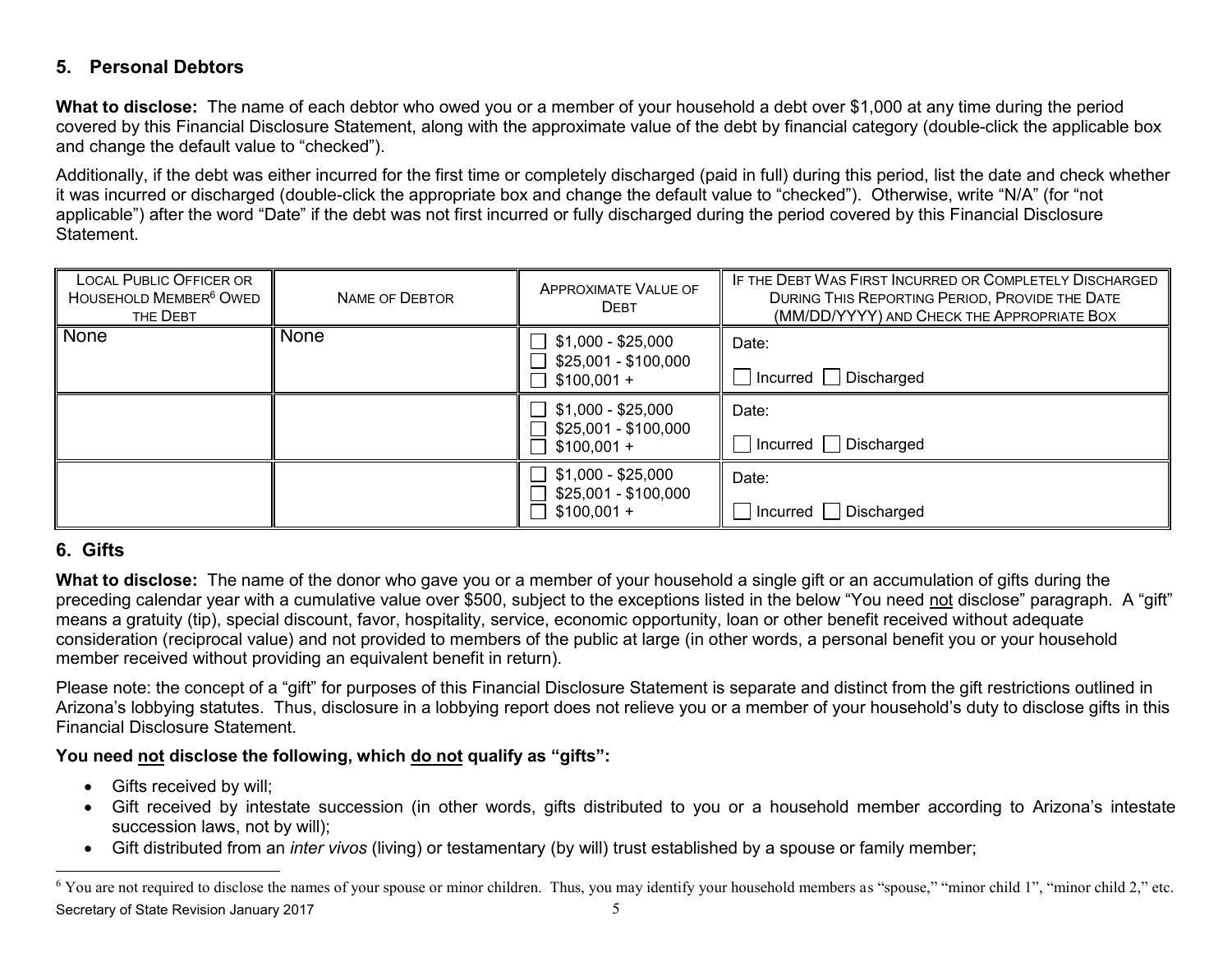- Gifts received from any other member of the household;
- Gifts received by parents, grandparents, siblings, children and grandchildren; or
- Political campaign contributions reported on campaign finance reports.

| LOCAL PUBLIC OFFICER OR HOUSEHOLD MEMBER <sup>7</sup> WHO<br>RECEIVED GIFT(S) OVER \$500 | <b>NAME OF GIFT DONOR</b> |
|------------------------------------------------------------------------------------------|---------------------------|
|                                                                                          |                           |
|                                                                                          |                           |
|                                                                                          |                           |
|                                                                                          |                           |
|                                                                                          |                           |
|                                                                                          |                           |
|                                                                                          |                           |

# **7. Office, Position or Fiduciary Relationship in Businesses, Nonprofit Organizations or Trusts**

**What to disclose**: The name and address of each business, organization, trust or nonprofit organization or association in which you or any member of your household held any office, position, or fiduciary relationship during the period covered by this Financial Disclosure Statement, including a description of the office, position or relationship.

| LOCAL PUBLIC OFFICER OR HOUSEHOLD<br>MEMBER <sup>7</sup> HAVING THE REPORTABLE<br>RELATIONSHIP | NAME AND ADDRESS OF BUSINESS,<br>ORGANIZATION, TRUST, OR NONPROFIT<br>ORGANIZATION OR ASSOCIATION | <b>DESCRIPTION OF OFFICE, POSITION OR FIDUCIARY</b><br>RELATIONSHIP HELD BY THE PUBLIC OFFICER OR HOUSEHOLD<br><b>MEMBER</b> |
|------------------------------------------------------------------------------------------------|---------------------------------------------------------------------------------------------------|------------------------------------------------------------------------------------------------------------------------------|
| Mila Besich-Lira                                                                               | <b>Superior Chamber of Commerce</b><br><b>Board Member</b>                                        |                                                                                                                              |
| Mila Besich-Lira                                                                               | <b>Superior Optimist Club</b>                                                                     | <b>F</b> Board Member                                                                                                        |
|                                                                                                |                                                                                                   |                                                                                                                              |

Secretary of State Revision January 2017 6 <sup>7</sup> You are not required to disclose the names of your spouse or minor children. Thus, you may identify your household members as "spouse," "minor child 1", "minor child 2," etc.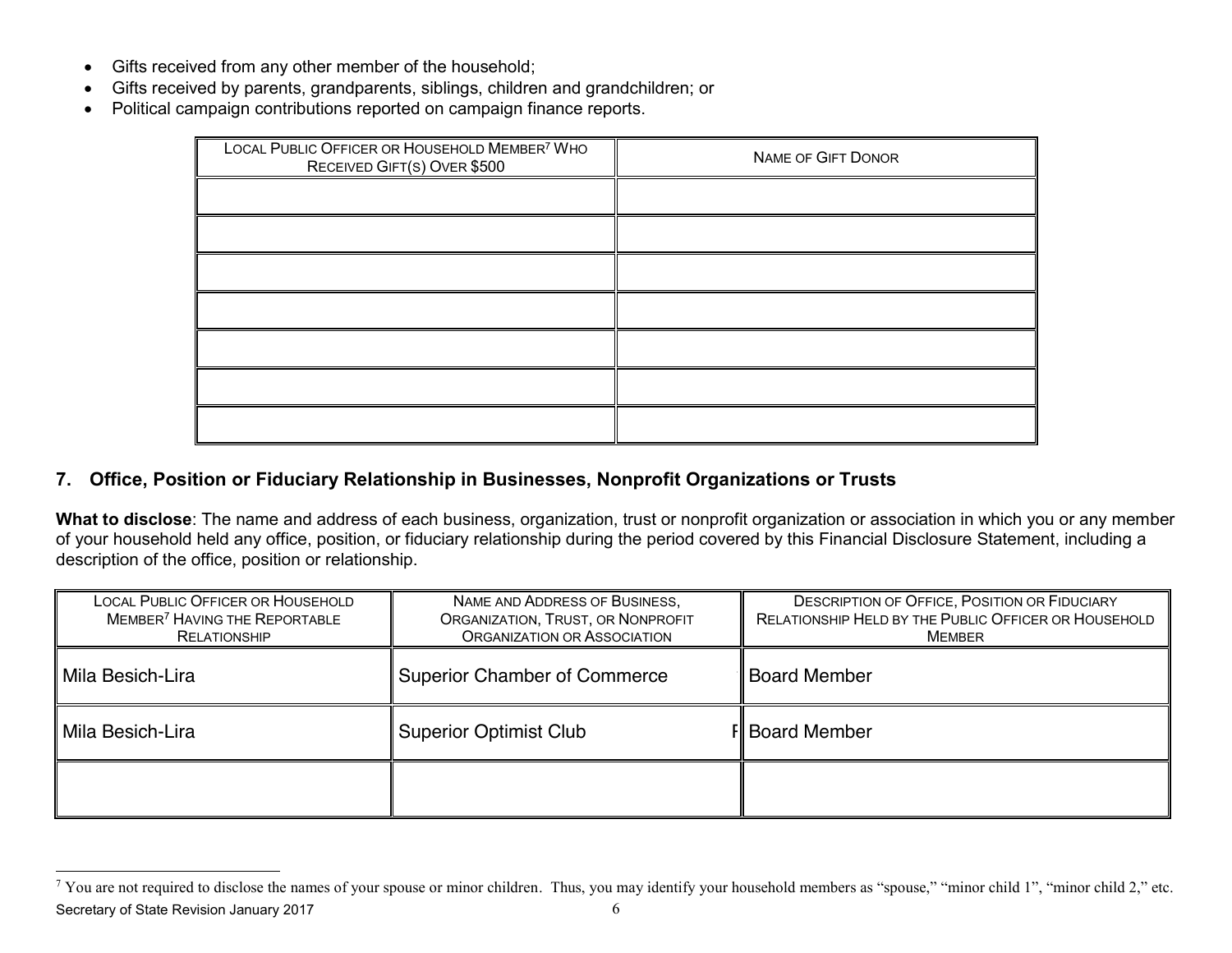## **8. Ownership or Financial Interests in Businesses, Trusts or Investment Funds**

**What to disclose**: The name and address of each business, trust, or investment fund in which you or any member of your household had an ownership or beneficial interest of over \$1,000 during the period covered by this Financial Disclosure Statement. This includes stocks, annuities, mutual funds, or retirement funds. It also includes any financial interest in a limited liability company, partnership, joint venture, or sole proprietorship. Also, put a check mark to indicate the value of the debt (double-click the applicable box and change the default value to "checked").

| <b>LOCAL PUBLIC OFFICER OR HOUSEHOLD</b><br>MEMBER <sup>8</sup> HAVING THE INTEREST | NAME AND ADDRESS OF BUSINESS, TRUST<br>OR INVESTMENT FUND | <b>DESCRIPTION OF THE BUSINESS, TRUST</b><br>OR INVESTMENT FUND | <b>APPROXIMATE EQUITY</b><br><b>VALUE OF THE INTEREST</b>                    |
|-------------------------------------------------------------------------------------|-----------------------------------------------------------|-----------------------------------------------------------------|------------------------------------------------------------------------------|
| None                                                                                | <b>None</b>                                               | <b>None</b>                                                     | $\sqrt{51,000}$ - \$25,000<br>】\$25,001 - \$100,000<br>$$100,001 +$          |
|                                                                                     |                                                           |                                                                 | $\rfloor$ \$1,000 - \$25,000<br>∫ \$25,001 - \$100,000<br>$$100,001 +$       |
|                                                                                     |                                                           |                                                                 | $\sqrt{ }$ \$1,000 - \$25,000<br>$\frac{25,001 - $100,000}{$<br>$$100,001 +$ |

# **9. Ownership of Bonds**

**What to disclose**: Bonds issued by the local jurisdiction applicable to this report worth more than \$1,000 that you or a member of your household held during the period covered by this Financial Disclosure Statement. Also, put a check mark to indicate the value of the bonds (double-click the applicable box and change the default value to "checked").

Additionally, if the bonds were either acquired for the first time or completely divested (sold in full) during this period, list the date and check whether the bonds were acquired or divested (double-click the appropriate box and change the default value to "checked"). Otherwise, write "N/A" (for "not applicable") after the word "Date" if the bonds were not first acquired or fully divested during the period covered by this Financial Disclosure Statement.

| <b>LOCAL PUBLIC OFFICER OR</b><br>HOUSEHOLD MEMBER <sup>8</sup><br><b>ISSUED BONDS</b> | <b>ISSUING AGENCY</b> | <b>APPROXIMATE VALUE OF</b><br><b>BONDS</b> | IF THE BONDS WERE FIRST ACQUIRED OR COMPLETELY<br><b>DISCHARGED DURING THIS REPORTING PERIOD, PROVIDE THE</b><br>DATE (MM/DD/YYYY) AND CHECK THE APPROPRIATE BOX |
|----------------------------------------------------------------------------------------|-----------------------|---------------------------------------------|------------------------------------------------------------------------------------------------------------------------------------------------------------------|
| <b>None</b>                                                                            | <b>None</b>           | \$1,000 - \$25,000<br>\$25,001 - \$100,000  | Date:                                                                                                                                                            |
|                                                                                        |                       | $$100,001 +$                                | Acquired Divested                                                                                                                                                |
|                                                                                        |                       | \$1,000 - \$25,000                          | Date:                                                                                                                                                            |
|                                                                                        |                       | $$25,001 - $100,000$<br>$$100,001 +$        | Acquired   Divested                                                                                                                                              |
|                                                                                        |                       | \$1,000 - \$25,000                          | Date:                                                                                                                                                            |
|                                                                                        |                       | \$25,001 - \$100,000<br>$$100,001 +$        | Divested<br>  Acquired                                                                                                                                           |

Secretary of State Revision January 2017 **7** and the state of  $\frac{7}{7}$ <sup>8</sup> You are not required to disclose the names of your spouse or minor children. Thus, you may identify your household members as "spouse," "minor child 1", "minor child 2," etc.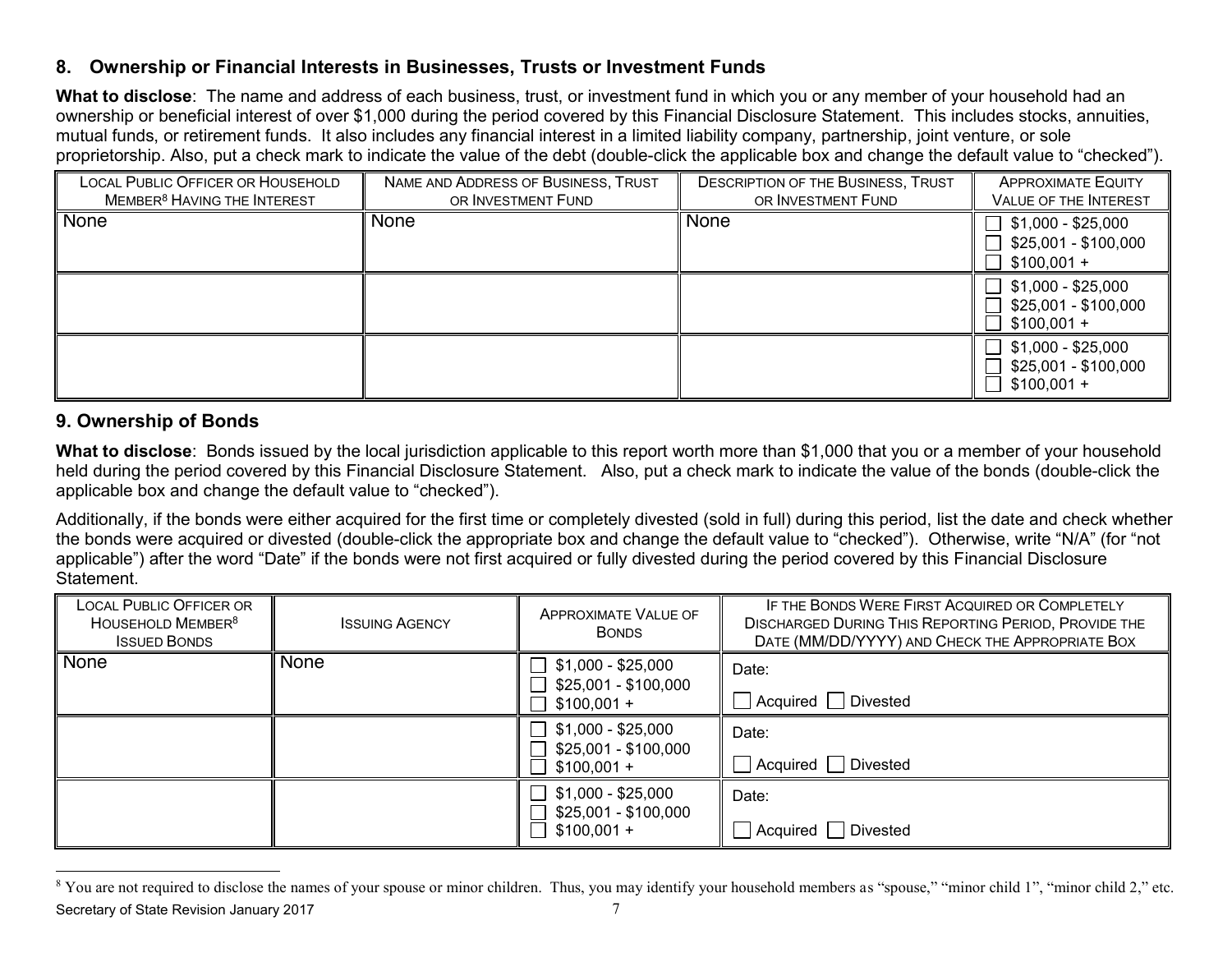# **10. Real Property Ownership**

**What to disclose:** Real property (land) and improvements located in the local jurisdiction applicable to this report which was owned by you or a member of your household during the period covered by this Financial Disclosure Statement, other than your primary residence or property you use for personal recreation. Also describe the property's location (city and state) and approximate size (acreage or square footage), and put a check mark to indicate the approximate value of the land (double-click the applicable box and change the default value to "checked").

Additionally, if the land was either acquired for the first time or completely divested (sold in full) during this period, list the date and check whether the land was acquired or divested (double-click the appropriate box and change the default value to "checked"). Otherwise, write "N/A" (for "not applicable") after the word "Date" if the land was not first acquired or fully divested during the period covered by this Financial Disclosure Statement.

**You need not disclose:** Your primary residence or property you use for personal recreation.

| <b>LOCAL PUBLIC OFFICER OR</b><br>HOUSEHOLD MEMBER <sup>9</sup> THAT<br><b>OWNS LAND</b>                                                                                                                                                                                                                                                                                                                                                                                                                                                                                                                                                 | <b>LOCATION AND APPROXIMATE</b><br><b>SIZE</b>                                                                                                                                           | <b>APPROXIMATE VALUE OF</b><br>LAND                        | IF THE LAND WAS FIRST ACQUIRED OR COMPLETELY<br>DISCHARGED DURING THIS REPORTING PERIOD, PROVIDE THE<br>DATE (MM/DD/YYYY) AND CHECK THE APPROPRIATE BOX                                     |  |  |  |
|------------------------------------------------------------------------------------------------------------------------------------------------------------------------------------------------------------------------------------------------------------------------------------------------------------------------------------------------------------------------------------------------------------------------------------------------------------------------------------------------------------------------------------------------------------------------------------------------------------------------------------------|------------------------------------------------------------------------------------------------------------------------------------------------------------------------------------------|------------------------------------------------------------|---------------------------------------------------------------------------------------------------------------------------------------------------------------------------------------------|--|--|--|
| <b>None</b>                                                                                                                                                                                                                                                                                                                                                                                                                                                                                                                                                                                                                              | <b>None</b>                                                                                                                                                                              | $$1,000 - $25,000$<br>$$25,001 - $100,000$<br>$$100,001 +$ | Date:<br>Acquired   Divested                                                                                                                                                                |  |  |  |
|                                                                                                                                                                                                                                                                                                                                                                                                                                                                                                                                                                                                                                          |                                                                                                                                                                                          | $$1,000 - $25,000$<br>$$25,001 - $100,000$<br>$$100,001 +$ | Date:<br>Acquired Divested                                                                                                                                                                  |  |  |  |
|                                                                                                                                                                                                                                                                                                                                                                                                                                                                                                                                                                                                                                          |                                                                                                                                                                                          | $$1,000 - $25,000$<br>\$25,001 - \$100,000<br>$$100,001 +$ | Date:<br>$\Box$ Acquired $\Box$ Divested                                                                                                                                                    |  |  |  |
| 11.                                                                                                                                                                                                                                                                                                                                                                                                                                                                                                                                                                                                                                      | <b>B. BUSINESS FINANCIAL INTERESTS</b><br>This section requires disclosure of any financial interests of a business owned by you or a member of your household.<br><b>Business Names</b> |                                                            |                                                                                                                                                                                             |  |  |  |
| What to disclose: The name of any business under which you or any member of your household owns or did business under (in other words, if<br>you or your household member were self-employed) during the period covered by this Financial Disclosure Statement, which include any<br>corporations, limited liability companies, partnerships, sole proprietorships or any other type of business conducted under a trade name.                                                                                                                                                                                                           |                                                                                                                                                                                          |                                                            |                                                                                                                                                                                             |  |  |  |
| Also disclose if the named business is controlled or dependent. A business is "controlled" if you or any member of your household (individually or<br>combined) had an ownership interest that amounts to more than 50%. A business is classified as "dependent," on the other hand, if: (1) you or any<br>household member (individually or combined) had an ownership interest that amounts more than 10%; and (2) the business received more than<br>\$10,000 from a single source during the period covered by this Financial Disclosure Statement, which amounted to more than 50% of the business'<br>gross income for the period. |                                                                                                                                                                                          |                                                            |                                                                                                                                                                                             |  |  |  |
|                                                                                                                                                                                                                                                                                                                                                                                                                                                                                                                                                                                                                                          |                                                                                                                                                                                          |                                                            | <sup>9</sup> You are not required to disclose the names of your spouse or minor children. Thus, you may identify your household members as "spouse," "minor child 1", "minor child 2," etc. |  |  |  |

## **B. BUSINESS FINANCIAL INTERESTS**

#### **11. Business Names**

Secretary of State Revision January 2017 Manuary 2017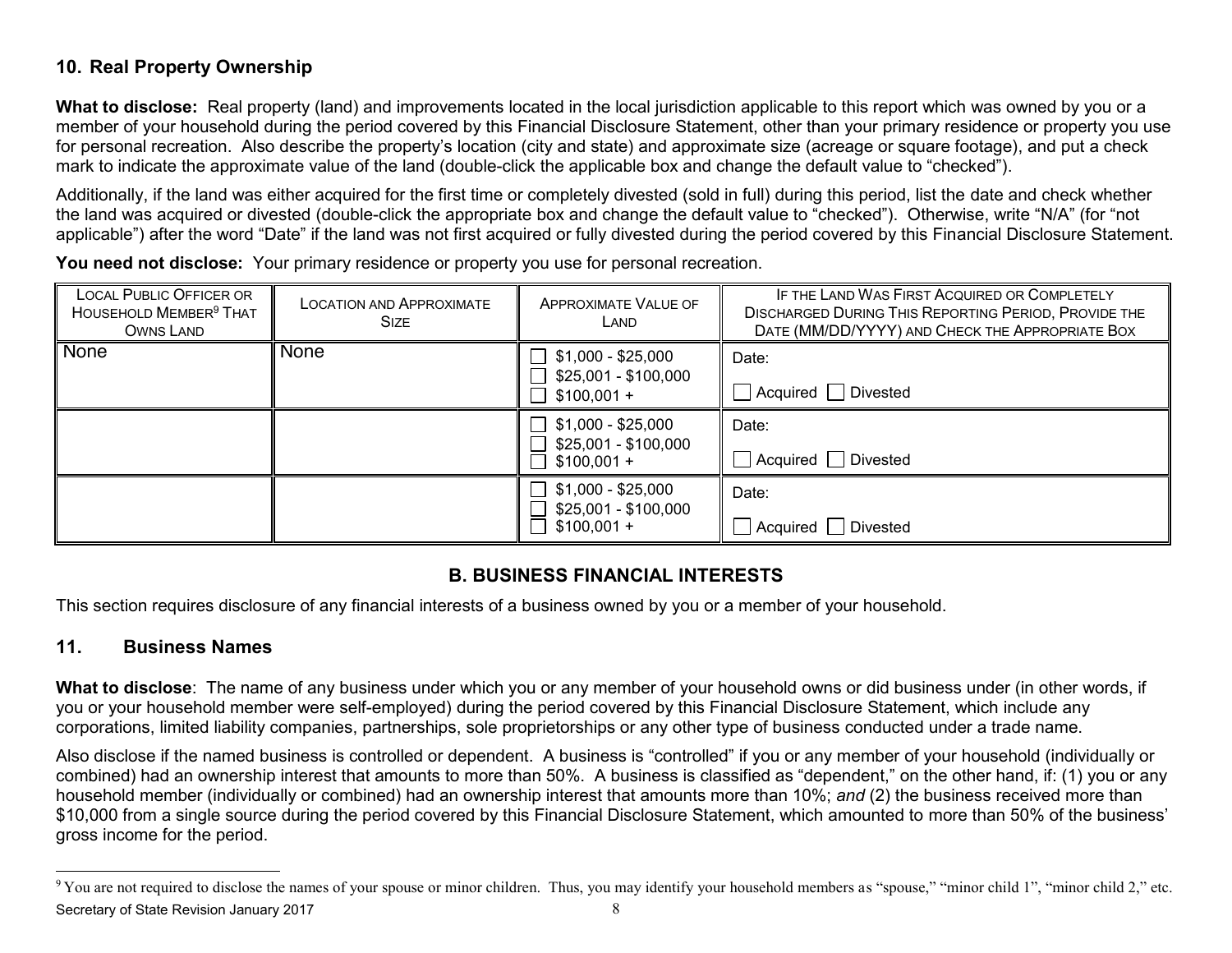**Please note:** If the business was either controlled or dependent, check whether it was controlled or dependent (double-click the appropriate box and change the default value to "checked") in the last column below. If the business was both controlled *and* dependent during the period covered by this Financial Disclosure Statement, check *both* boxes. Otherwise, leave the boxes in the last column below blank.

| <b>LOCAL PUBLIC OFFICER OR HOUSEHOLD</b><br>MEMBER <sup>10</sup> OWNING THE BUSINESS                                                                                                                                                                                                                                                                                                                                                                                                           | NAME AND ADDRESS OF BUSINESS                                                                                                                 | CHECK THE APPROPRIATE BOX IF THE BUSINESS IS "CONTROLLED"<br>BY OR "DEPENDENT" ON YOU OR A HOUSEHOLD MEMBER                                                                                                                                                                                                                                                                                                                                                      |  |  |
|------------------------------------------------------------------------------------------------------------------------------------------------------------------------------------------------------------------------------------------------------------------------------------------------------------------------------------------------------------------------------------------------------------------------------------------------------------------------------------------------|----------------------------------------------------------------------------------------------------------------------------------------------|------------------------------------------------------------------------------------------------------------------------------------------------------------------------------------------------------------------------------------------------------------------------------------------------------------------------------------------------------------------------------------------------------------------------------------------------------------------|--|--|
| Mila Besich-Lira                                                                                                                                                                                                                                                                                                                                                                                                                                                                               | <b>Miracle Executive Services</b><br>PO Box 125 Superior, AZ 85173                                                                           | $\Box$ Controlled $\Box$ Dependent                                                                                                                                                                                                                                                                                                                                                                                                                               |  |  |
|                                                                                                                                                                                                                                                                                                                                                                                                                                                                                                |                                                                                                                                              | □ Controlled □ Dependent                                                                                                                                                                                                                                                                                                                                                                                                                                         |  |  |
|                                                                                                                                                                                                                                                                                                                                                                                                                                                                                                |                                                                                                                                              | $\Box$ Controlled $\Box$ Dependent                                                                                                                                                                                                                                                                                                                                                                                                                               |  |  |
| Please note: If a business listed in the foregoing Question 11 was neither "controlled" nor "dependent" during the period covered by this Financial<br>Disclosure Statement, you need not complete the remainder of this Financial Disclosure Statement with respect to that business. If none of the<br>businesses listed in Question 11 were "controlled" or "dependent," you need not complete the remainder of this Financial Disclosure Statement.<br>12. Controlled Business Information |                                                                                                                                              |                                                                                                                                                                                                                                                                                                                                                                                                                                                                  |  |  |
|                                                                                                                                                                                                                                                                                                                                                                                                                                                                                                |                                                                                                                                              | What to disclose: The name of each controlled business listed in Question 11 above, and the goods or services provided by the business.                                                                                                                                                                                                                                                                                                                          |  |  |
|                                                                                                                                                                                                                                                                                                                                                                                                                                                                                                | activities in the final column below (but if the major client is an individual, write "N/A" for "not applicable" in the final column below). | If a single client or customer (whether a person or business) accounts for more than \$10,000 and 25% of the business' gross income during the<br>period covered by this Financial Disclosure Statement, the client or customer is deemed a "major client" and therefore you must describe what your<br>business provided to this major client in the third column below. Also, if the major client is a business, please describe the client's type of business |  |  |
| If the business does not have a major client, write "N/A" for "not applicable" in the last two columns below.                                                                                                                                                                                                                                                                                                                                                                                  |                                                                                                                                              |                                                                                                                                                                                                                                                                                                                                                                                                                                                                  |  |  |
| You need not disclose: The name of any major client, or the activities of any major client that is an individual.                                                                                                                                                                                                                                                                                                                                                                              |                                                                                                                                              |                                                                                                                                                                                                                                                                                                                                                                                                                                                                  |  |  |
| If you or your household member does not own a business, or if your or your household member's business is not a controlled business, you may<br>leave this question blank.                                                                                                                                                                                                                                                                                                                    |                                                                                                                                              |                                                                                                                                                                                                                                                                                                                                                                                                                                                                  |  |  |
|                                                                                                                                                                                                                                                                                                                                                                                                                                                                                                |                                                                                                                                              |                                                                                                                                                                                                                                                                                                                                                                                                                                                                  |  |  |
|                                                                                                                                                                                                                                                                                                                                                                                                                                                                                                |                                                                                                                                              | <sup>10</sup> You are not required to disclose the names of your spouse or minor children. Thus, you may identify your household members as "spouse," "minor child 1", "minor child 2," etc.                                                                                                                                                                                                                                                                     |  |  |

#### **12. Controlled Business Information**

Secretary of State Revision January 2017 9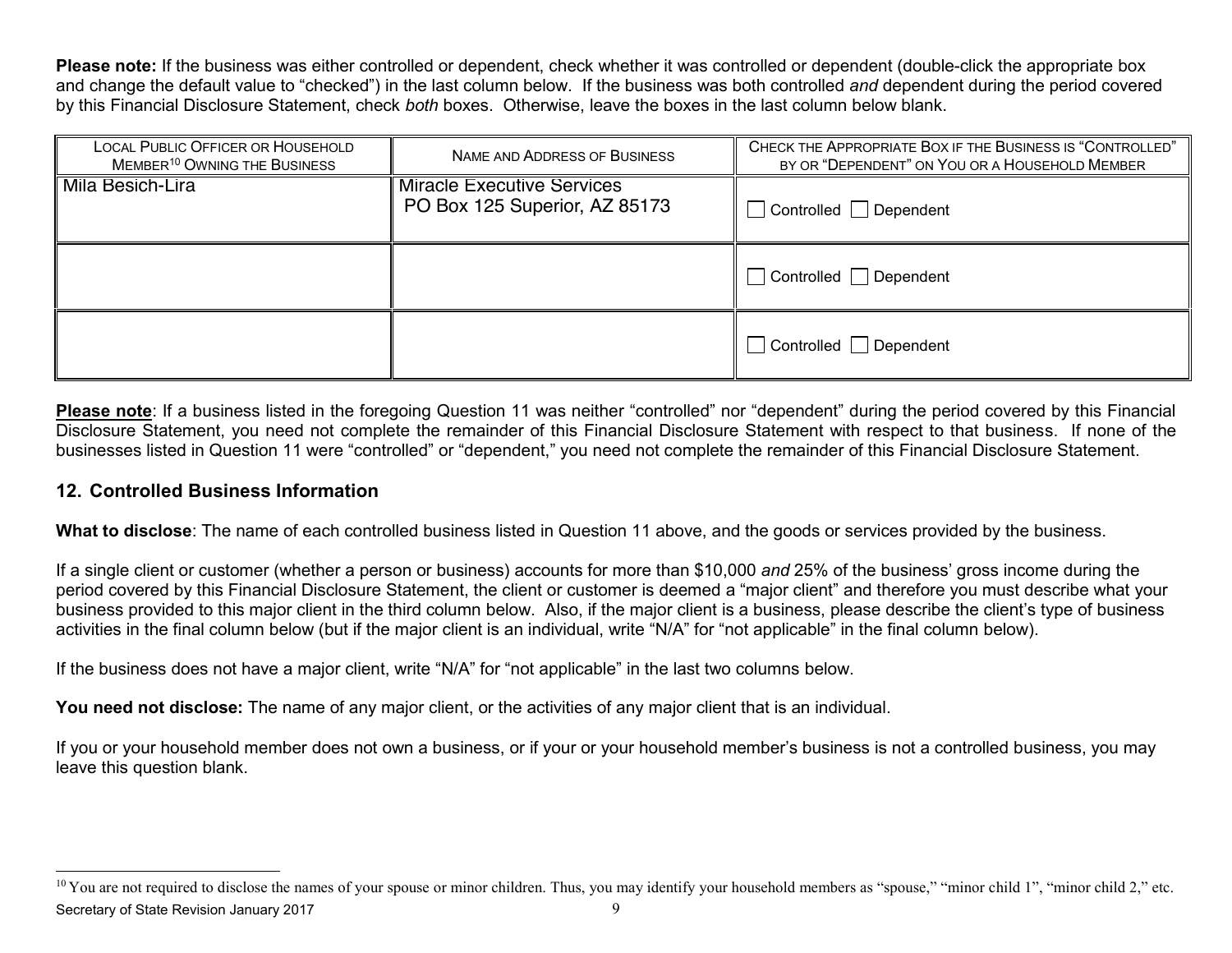| NAME OF YOUR OR YOUR HOUSEHOLD<br><b>MEMBER'S CONTROLLED BUSINESS</b> | <b>GOODS OR SERVICES PROVIDED BY</b><br>THE CONTROLLED BUSINESS |  | <b>DESCRIBE WHAT YOUR BUSINESS</b><br>PROVIDES TO ITS MAJOR CLIENT                    | TYPE OF BUSINESS ACTIVITIES OF THE<br><b>MAJOR CLIENT (IF A BUSINESS)</b> |       |
|-----------------------------------------------------------------------|-----------------------------------------------------------------|--|---------------------------------------------------------------------------------------|---------------------------------------------------------------------------|-------|
| <b>Miracle Executive Servcies</b>                                     |                                                                 |  | Virector Services, Fundraising, I tration, fundraising, project mar nomic Development |                                                                           | Planr |
|                                                                       |                                                                 |  |                                                                                       |                                                                           |       |
|                                                                       |                                                                 |  |                                                                                       |                                                                           |       |
|                                                                       |                                                                 |  |                                                                                       |                                                                           |       |

#### **13. Dependent Business Information**

**What to disclose**: The name of each dependent business listed in Question 11 above, and the goods or services provided by the business.

If a single client or customer (whether a person or business) accounts for more than \$10,000 *and* 25% of the business' gross income during the period covered by this Financial Disclosure Statement, the client or customer is deemed a "major client" and therefore you must describe what your business provided to this major client in the third column below. Also, if the major client is a business, please describe the client's type of business activities in the final column below (but if the major client is an individual, write "N/A" for "not applicable" in the final column below).

If the business does not have a major client, write "N/A" for "not applicable" in the last two columns below. Likewise, if the dependent business is also a controlled business, disclose the business only in Question 12 above and leave this question blank.

You need not disclose: The name of any major client, or the activities of any major client that is an individual.

If you or your household member does not own a business, or if your or your household member's business is not a dependent business, you may leave this question blank.

| <b>GOODS OR SERVICES PROVIDED BY</b><br>THE DEPENDENT BUSINESS | <b>DESCRIBE WHAT YOUR BUSINESS</b><br>PROVIDES TO ITS MAJOR CUSTOMER | TYPE OF BUSINESS ACTIVITIES OF THE<br><b>MAJOR CUSTOMER (IF A BUSINESS)</b> |
|----------------------------------------------------------------|----------------------------------------------------------------------|-----------------------------------------------------------------------------|
|                                                                |                                                                      |                                                                             |
|                                                                |                                                                      |                                                                             |
|                                                                |                                                                      |                                                                             |
|                                                                |                                                                      |                                                                             |
|                                                                |                                                                      |                                                                             |
|                                                                |                                                                      |                                                                             |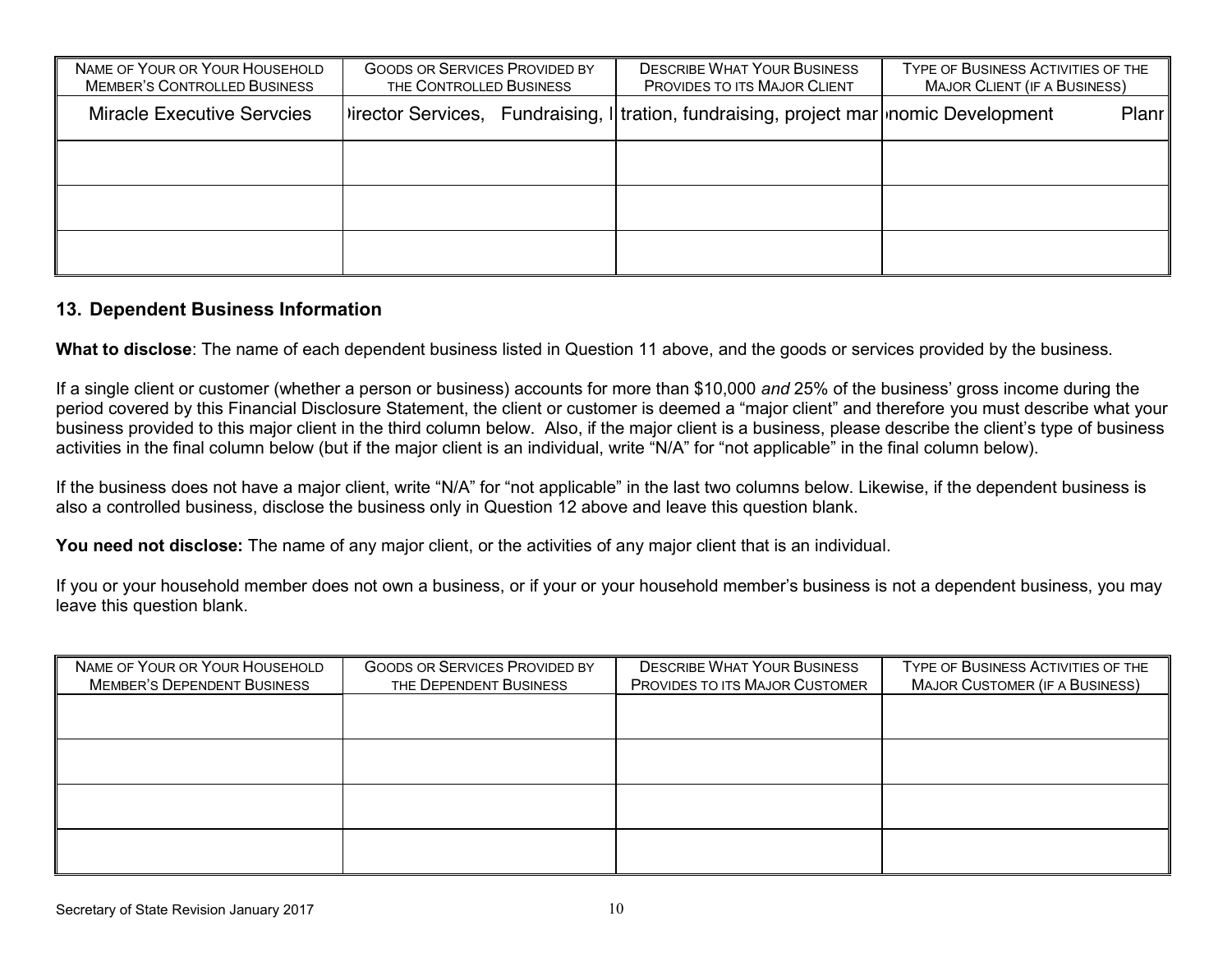## **14. Real Property Owned by a Controlled or Dependent Business**

**What to disclose:** Real property (land) and improvements located in the local jurisdiction applicable to this report which was owned by a controlled or dependent business during the period covered by this Financial Disclosure Statement. Also describe the property's location (city and state) and approximate size (acreage or square footage), and put a check mark to indicate the approximate value of the land (double-click the applicable box and change the default value to "checked"). If the business is one that deals in real property and improvements, check the box that corresponds to the aggregate value of all parcels held by the business during the period covered by this Financial Disclosure Statement.

Additionally, if the land was either acquired for the first time or completely divested (sold in full) during this period, list the date and check whether the land was acquired or divested (double-click the appropriate box and change the default value to "checked"). Otherwise, write "N/A" (for "not applicable") after the word "Date" if the land was not first acquired or fully divested during the period covered by this Financial Disclosure Statement.

**You need not disclose:** If you or your household member does not own a business, or if your or your household member's business is not a dependent business, you may leave this question blank.

| NAME OF CONTROLLED OR<br><b>DEPENDENT BUSINESS THAT</b><br>OWNS LAND | <b>LOCATION AND APPROXIMATE</b><br><b>SIZE</b> | <b>APPROXIMATE VALUE OF</b><br>LAND        | IF THE LAND WAS FIRST ACQUIRED OR COMPLETELY<br><b>DISCHARGED DURING THIS REPORTING PERIOD, PROVIDE THE</b><br>DATE (MM/DD/YYYY) AND CHECK THE APPROPRIATE BOX |
|----------------------------------------------------------------------|------------------------------------------------|--------------------------------------------|----------------------------------------------------------------------------------------------------------------------------------------------------------------|
| None                                                                 | None                                           | \$1,000 - \$25,000<br>\$25,001 - \$100,000 | Date:                                                                                                                                                          |
|                                                                      |                                                | $$100,001 +$                               | Acquired   Divested                                                                                                                                            |
|                                                                      |                                                | \$1,000 - \$25,000                         | Date:                                                                                                                                                          |
|                                                                      |                                                | \$25,001 - \$100,000<br>$$100,001 +$       | Acquired   Divested                                                                                                                                            |
|                                                                      |                                                | \$1,000 - \$25,000<br>\$25,001 - \$100,000 | Date:                                                                                                                                                          |
|                                                                      |                                                | $$100,001 +$                               | Divested<br>Acquired                                                                                                                                           |

#### **15. Controlled or Dependent Business' Creditors**

**What to disclose**: The name and address of each creditor to which a controlled or dependent business owed more than \$10,000, if that amount was also more than 30% of the business' total indebtedness at any time during the period covered by this Financial Disclosure Statement ("qualifying business debt").

Additionally, if the qualifying business debt was either incurred for the first time or completely discharged (paid in full) during this period, list the date and check whether it was incurred or discharged (double-click the box and change the default value to "checked"). Otherwise, write "N/A" (for "not applicable") after the word "Date" if the business debt was not first incurred or fully discharged during the period covered by this Financial Disclosure Statement.

You need not disclose: If you or your household member does not own a business, or if your or your household member's business is not a controlled or dependent business, you may leave this question blank.